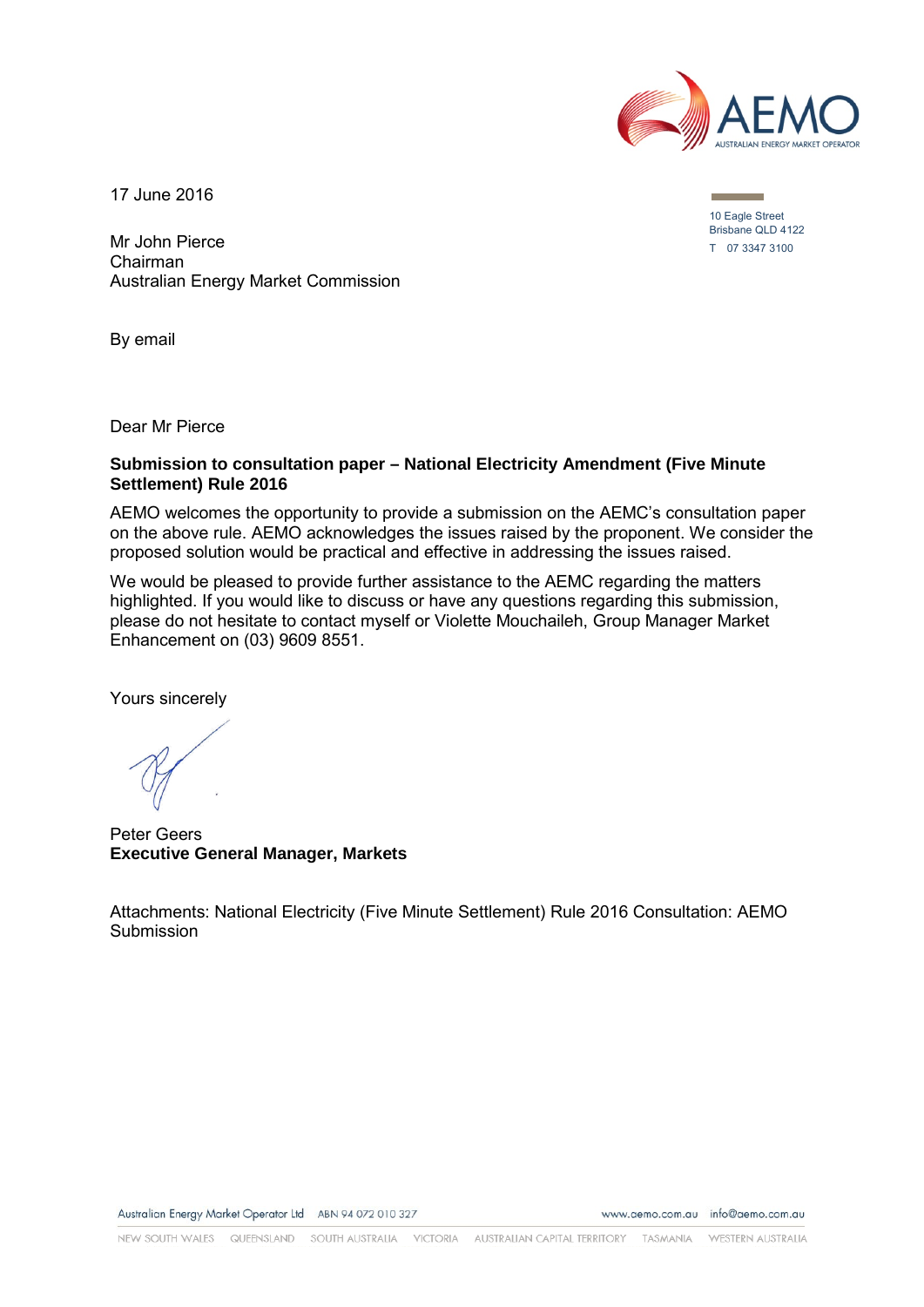

# NATIONAL ELECTRICITY AMENDMENT (FIVE MINUTE SETTLEMENT) RULE 2016

**SUBMISSION** 

Published: **June 2016**

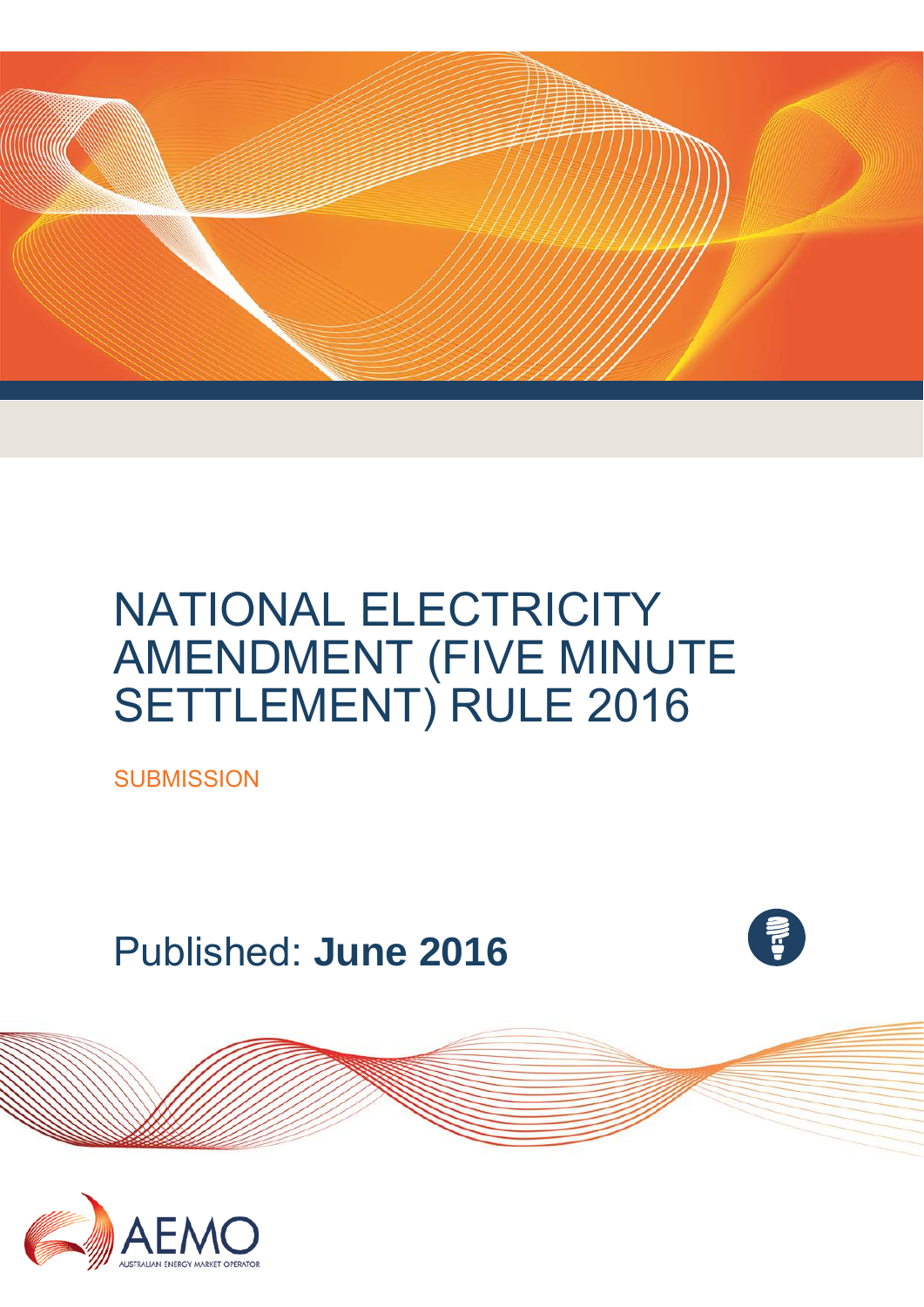

## 1. INTRODUCTION

The anomaly between 5 minute dispatch and 30 minute settlement was first considered by NEMMCO within months of the National Electricity Market (NEM) commencing. A range of regulatory arrangements, referred to in this submission, have been put in place in recent years to address strategies that are arguably a response to those anomalous price signals. This is the first time that the price signals themselves have been subjected to the rule change process, and AEMO welcomes consideration of this rule change.

AEMO understands the proposal would require AEMO to develop a process for using SCADA data to profile thirty minute energy data, and settle a subset of participants with five minute prices. The proposal is to make five minute settlement compulsory for all scheduled and semi-scheduled generation, and optional for loads.

In assessing the merits of the proposed rule change, AEMO suggests careful consideration of potential interactions between this rule and other rules current being considered by the AEMC.

Broadly, our submission acknowledges the issues identified by the proponent, confirms AEMO would be in a position to implement the proposed rule and notes that alternatives based around five minute metering would be costly to implement.

## 2. IS THERE A PROBLEM?

The proponent and AEMC have both identified previous work to identify the problem and risks faced by participants from the pricing mismatch between dispatch and settlement (trading) intervals. The issue was also observed as part of the AEMC's optional firm access (OFA) work, which was a determining factor in recommending against a staged approach to OFA.<sup>[1](#page-2-0)</sup>

To demonstrate the potential problem, examples in Appendix A show:

- Perfectly responsive plant is disadvantaged by thirty minute settlement.
- Fast start plant experiences inconsistent outcomes depending on whether it receives start signals at the start or end of a trading interval, and whether the price that triggers a start signal is maintained.
- Plant that operates "base load" is generally indifferent to five or thirty minute settlement.
- Settlement residue auction (SRA) distributions are lower under thirty minute settlement.
- Long term trends in generation by flexible plant suggest the issue is likely to continue into the future and drivers for change are likely to strengthen.

These examples demonstrate the nature of the risks faced by flexible plant and traders in the SRA. Existing technologies such as hydro and some industrial loads, and new technologies such as energy storage devices are examples of plant that would be particularly at risk from the dispatch and settlement mismatch.

The AEMC asks whether five minute settlement would be more conducive to demand side participation. AEMO considers this is likely for industrial processes that can tolerate short term interruptions to production, such as the plant operated by the proponent. Note that this may need to be considered in light of other rule changes in train (non-scheduled generation and load in central dispatch, for example).

## 3. SCADA

AEMO's energy management systems use SCADA extensively to maintain power system security. Typically the data is collected at intervals as short as four seconds from generators, loads and

<span id="page-2-0"></span>j 1 AEMO concluded that price signals from the 5 minute dispatch and 30 minute settlement mismatch could not be distinguished from those due to network congestion. AEMO's report on the OFA reform can be found here[: http://www.aemo.com.au/Electricity/Market-Operations/Optional-Firm-](http://www.aemo.com.au/Electricity/Market-Operations/Optional-Firm-Access)[Access.](http://www.aemo.com.au/Electricity/Market-Operations/Optional-Firm-Access) Section 6 of the final report has relevant discussion.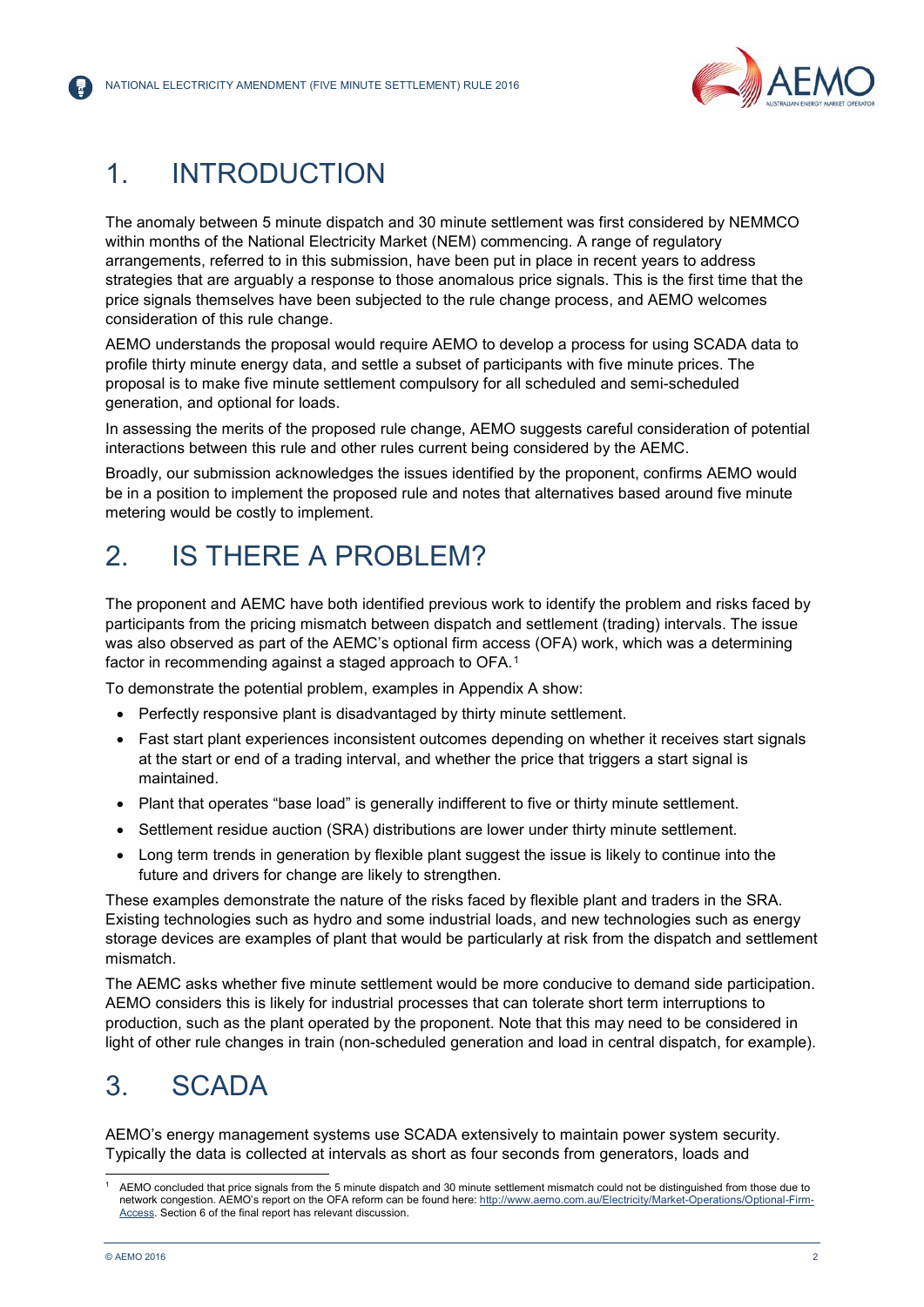

networks. The data collected includes power generation and consumption, power and reactive power flows on networks, voltages and frequency. This data is then used by AEMO to assess whether the power system is within the technical envelope.

SCADA is an industry term that is not explicitly referred to in the Rules. AEMO generally considers this to mean remote control and monitoring devices, as described in clause 4.11.1 and in schedules 5.2, 5.3 and 5.3a of the Rules. In the context of this rule change, we understand this to refer to remote monitoring devices. These are widely used in the central dispatch process to determine, for example:

- Current levels of dispatched generation, load and market network services.
- Current levels of network load used in network constraints.
- The technical envelope and whether the power system is being operated within it.
- Dispatch and settlement of the market ancillary services.<sup>[2](#page-3-0)</sup>
- Calculating participation factors used in the 'causer pays' recovery of small deviation market ancillary services costs.[3](#page-3-1)

Remote monitoring is generally for operational requirements, is not subject to the requirements in chapter 7 of the rules and is not generally suitable to be the primary measure for energy settlement purposes. However, the proposal to use SCADA in conjunction with existing thirty minute revenue metering would overcome most of the concerns with the use of SCADA.[4](#page-3-2)

The existing regulation FCAS causer pays methodology is an example of how SCADA data is applied, and this could be adapted for use with five minute settlement. Because FCAS causer pays methodology applies the previous quarter's data to the next quarter and AEMO considers the processing and analysis for this is more complex than would be required to implement the five minute energy settlement.

The proposal makes five minute settlement compulsory for generators may need some changes to technical requirements in chapter 5 of the rules, but the benefit of doing this would need to consider any changes arising from other overlapping rules such as non-scheduled generation and load in central dispatch. This is particularly the case if the proposal to lower the 30 MW threshold for scheduled generators is adopted.

The proposal does not consider explicitly how large Retailers would participate in five minute settlement. AEMO understands individual market loads would be able to participate provided they have SCADA and revenue metering at the same location. Many Local Retailers would be eligible where the transmission connection point has both revenue and SCADA metering, but this may have implications for settlement-by-difference in the retail market. AEMO recommends consideration on how the proposed change might apply to different types of market load.

Where SCADA data is available, few changes would be needed to make it suitable for profiling energy in the settlement process. However, only very large loads are directly monitored with SCADA and the bulk of customer load is monitored at the substation level. Such load would need to either install SCADA or five minute metering to be able to participate in this change.

## 4. FIVE MINUTE METERING

AEMO understands most metering installations over the last 8 to 10 years should be capable of being reprogrammed remotely to deliver five minute data, with relatively small additional communication and data storage costs. The stock of older meters is still large, suggesting a long lead time would be needed for transition to manage costs. While the cost of the individual meters is relatively small (say in the hundreds of dollars), the cost of labour to physically replace the meters is much larger.

Five minute metering will not be able to be adopted for direct energy settlement without reviewing and changing the metering procedures and formats to move from the current 30 minute formats. This would

 $\overline{2}$ <sup>2</sup> Also known as frequency control ancillary services, or FCAS. Note FCAS is dispatched and settlement every 5 minutes.<br><sup>3</sup> Thet is requisition FCAS

<span id="page-3-2"></span><span id="page-3-1"></span><span id="page-3-0"></span>That is, regulation FCAS.

Some inconsistencies, particularly the use of sent-out or as-generator measures, will need to be addressed during implementation.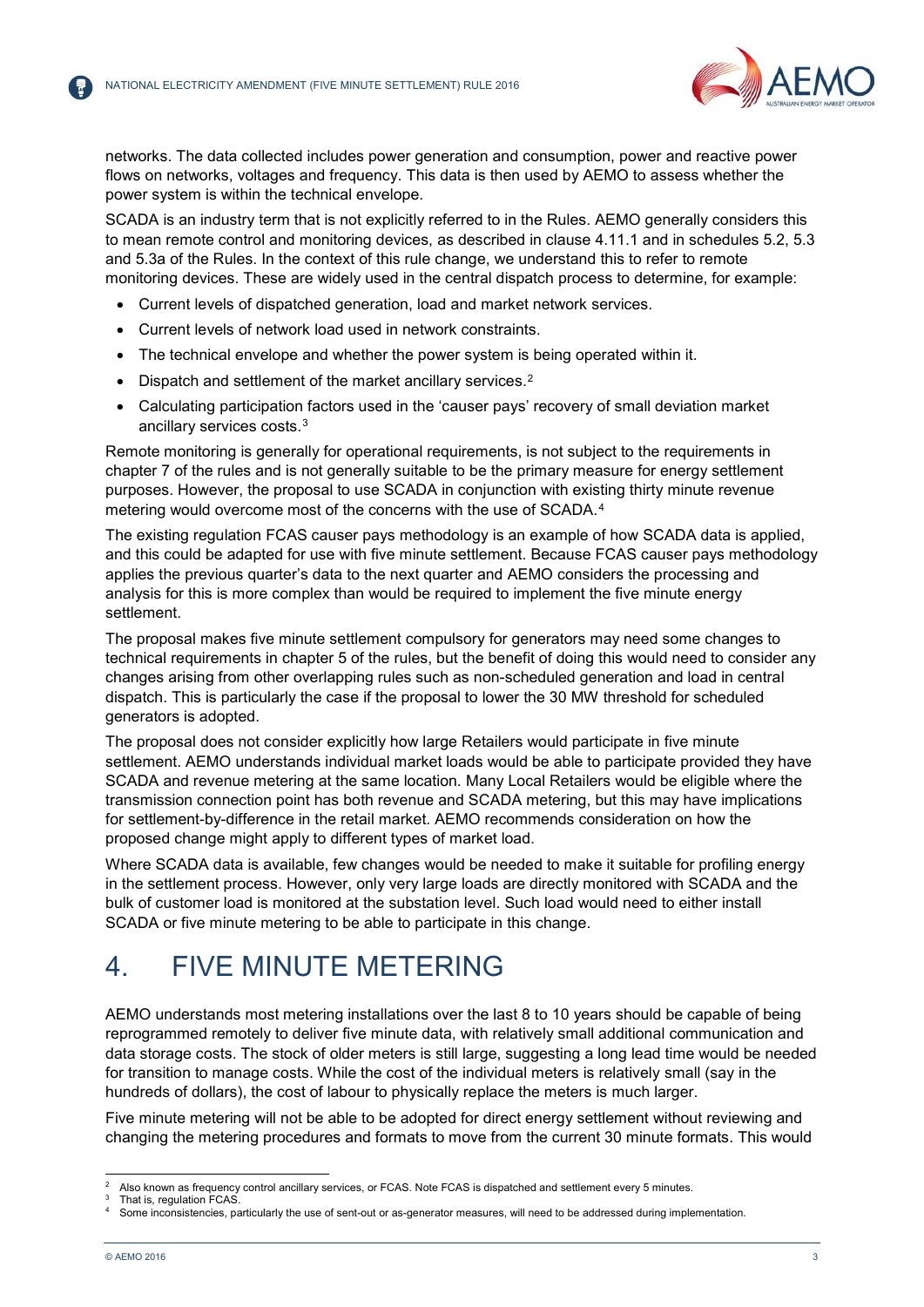

be a large project requiring changes to AEMO's MSATS<sup>[5](#page-4-0)</sup> and metering data providers' systems. These costs are also unlikely to be contained to those participants who opt in to five minute settlement. The proposed approach defers, and possibly avoids, these changes by requiring AEMO to develop a parallel five minute settlement adjustment process.

Recognising the potential emergence of new metering technologies, there may be other mechanisms for delivering five minute settlement outcomes without a requirement to impose SCADA data on loads. The rule should provide sufficient flexibility to allow for this.

AEMO considers optional data sources, such as dispatch instructions are unsuitable. These would have many of the same issues as SCADA and would only be applicable to scheduled facilities.

## 5. SETTLEMENTS RESIDUE

The example used in consultation paper may have overstated the extent of the residue by assuming plant that starts in response to a price spike continues to generate. Participants who are issued with a start instruction from their dispatch inflexibility profile are able to submit a (late) rebid to prevent the unit being required to actually start. The incentive to bidding not to be dispatched would be expected to increase under this proposal.

The examples in Appendix A.3 show that the settlement outcome is dependent on a number of factors including:

- Where in the trading interval the higher prices occur.
- The relative size of the high and low prices.
- How the energy within the trading interval is distributed.

The consultation paper notes that it is expected that money paid by electricity consumers will usually be less than money earned by generators in the spot market. This will tend to occur where energy consumption or generation aligns with the five-minute dispatch prices. Where spot prices are relatively constant, there will be little difference between the two approaches. Where responses are not aligned, the reverse is likely to be the case. Nonetheless, AEMO agrees that on balance five minute settlement is more likely to collect marginally less money from customers and pay marginally more to generators.

Under current rules, settlements residue is defined as being either inter-regional settlements residue (IRSR - calculated from interconnector flow) or intra-regional settlements residue (representing residue from the application of marginal loss factors, but calculated by subtracting IRSR from the overall settlements residue.

The proposal effectively creates a third type of settlements residue that would be need to be determined by calculating thirty minute settlement as well as five minute settlement, and would require a new recovery mechanism. This would involve additional complexity and risk on participants who are subject to this recovery, and it is unclear whether a new settlement residue is warranted. AEMO considers it more appropriate to allow existing processes for calculating and recovering residues remain in place, and that any residue that results from five minute settlement be considered as intra-regional settlements residue. This would have the following benefits:

- Consistency with the existing policy framework for treatment of settlement residue, avoiding the need for more complex treatment of 5 minute settlement adjustments that separately arise from interconnectors and connection points.
- Reduces the implementation effort for AEMO and participants by avoiding a new recovery mechanism.
- Allows small 5 minute settlement deficits to be absorbed within the (generally) positive intraregional settlement residue.

<span id="page-4-0"></span><sup>-</sup>5 Market Settlements and Transfer Solution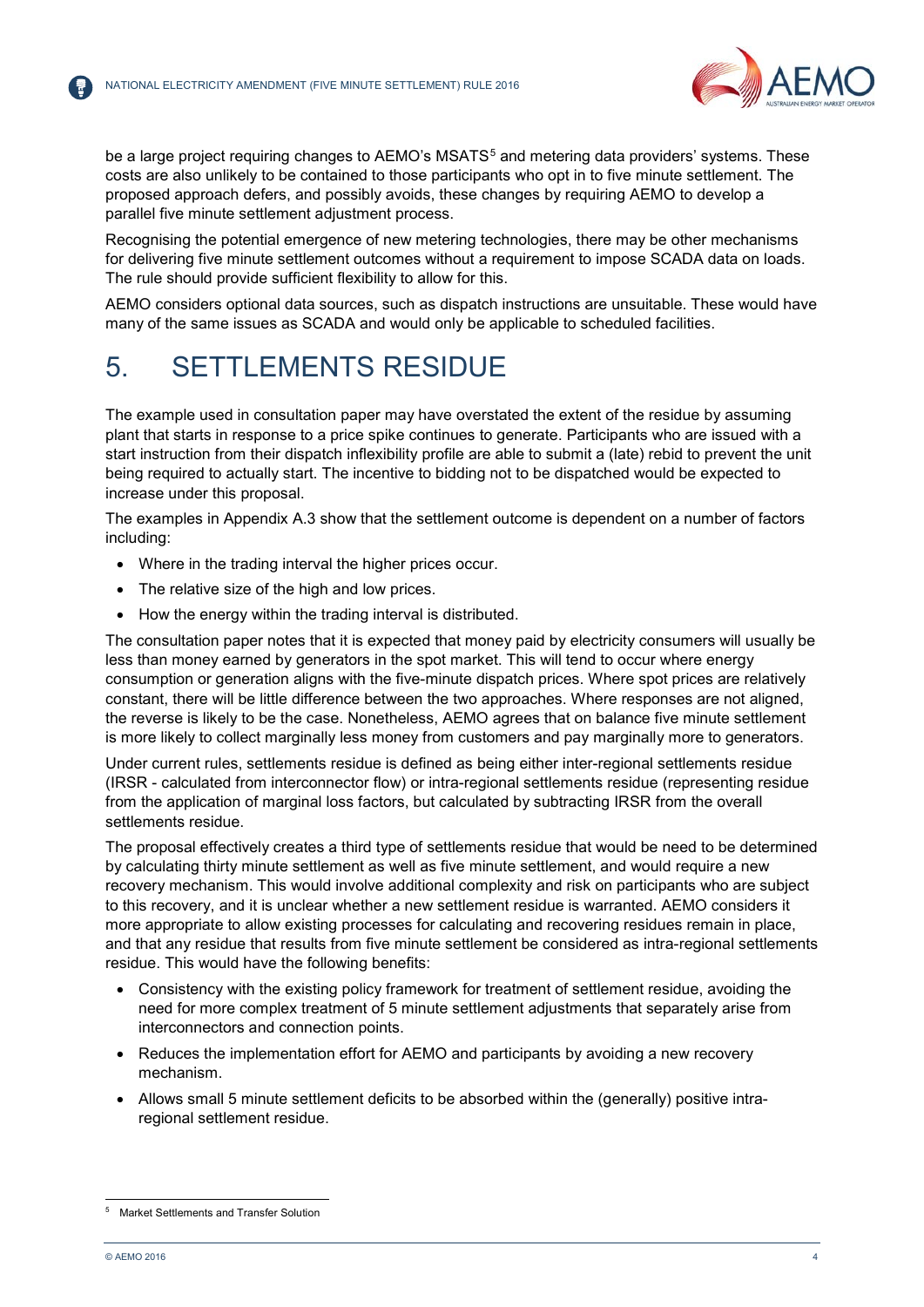

## APPENDIX A. ANALYSIS

#### **A.1 Perfectly Responsive Plant**

Consider a hypothetical 1 MW peaking plant that offers at its fuel cost, has unlimited ramp rate capability and is instantly able to respond to dispatch instructions. Using the South Australian five and thirty minute prices in the 2012/13 financial year, settlement and profit outcomes (ignoring fixed costs) are shown in Table 1.

In this example:

- The plant will generator 1 MW whenever the 5 minute price exceeds the plant's fuel cost.
- Profit is equal the difference between revenue earned in either a 30 minute or 5 minute interval. less fuel costs incurred.
- Revenue and profit increase is the 5 minute revenue and profit minus the 30 minute revenue and profit as a percentage of the 30 minute revenue and profit.

| <b>Bidding at fuel cost at</b> | \$50         | \$100           | \$300           |
|--------------------------------|--------------|-----------------|-----------------|
| Energy (MWh)                   | 5532         | 459             | 18              |
| <b>30 min Revenue</b>          | \$460,286.50 | \$96,218.84     | \$<br>17,651.48 |
| 30 min Profit                  | \$183,644.83 | 50,318.84<br>\$ | \$<br>12,276.48 |
| 5 minute revenue               | \$470,713.70 | \$147,563.00    | \$<br>77,621.41 |
| 5 minute profit                | \$194,072.03 | \$101,663.00    | \$<br>72,246.41 |
| <b>Revenue increase</b>        | 2.27%        | 53.36%          | 339.74%         |
| <b>Profit increase</b>         | 5.68%        | 102.04%         | 488.49%         |

#### **Table 1 Settlement Outcomes for hypothetical peaking plant**

This example shows that highly flexible plant would be more profitable under five minute settlement. The higher the plant's fuel costs, the larger the relative profit.

Such a plant would be better off to engage in strategies such as bidding below cost, lowering ramp rates, late rebidding, non-conformance and other approaches that have been identified in work by AEMO and its predecessor on this issue. It is also worth nothing these strategies have been the target of a number of recent rule changes.

#### **A.2 SCADA Profiling for Different Plant**

Figure 1 shows an example of an actual response to price changes that is similar to the example provided in the consultation paper. In this case, the unit was dispatched according to its dispatch inflexibility profile in response to relatively high prices in the first two dispatch intervals in the trading interval. By the time the unit started generating, the prices had reverted to lower levels.

Figure 2 shows an example of SCADA profiling for a base load plant.

The time-weighted average price (the spot price) for these examples was \$56.50 per MWh, compared to a volume weighted price of \$41.13 per MWh for the plant in figure 1 and \$56.50 per MWh for the plant in figure 2.

The actual settlement outcome for the plant in figure 1 is highly dependent on where in the trading interval the price trigger occurs. In this case, the trigger occurred in the 2nd dispatch interval of the trading interval. However, if the trigger occurred in the fifth or sixth dispatch interval, the volume weighted price would have been lower (noting the dispatch price remained at around \$40 per MWh in the next trading interval).

The plant in figure 2 would be indifferent to five or thirty minute settlement.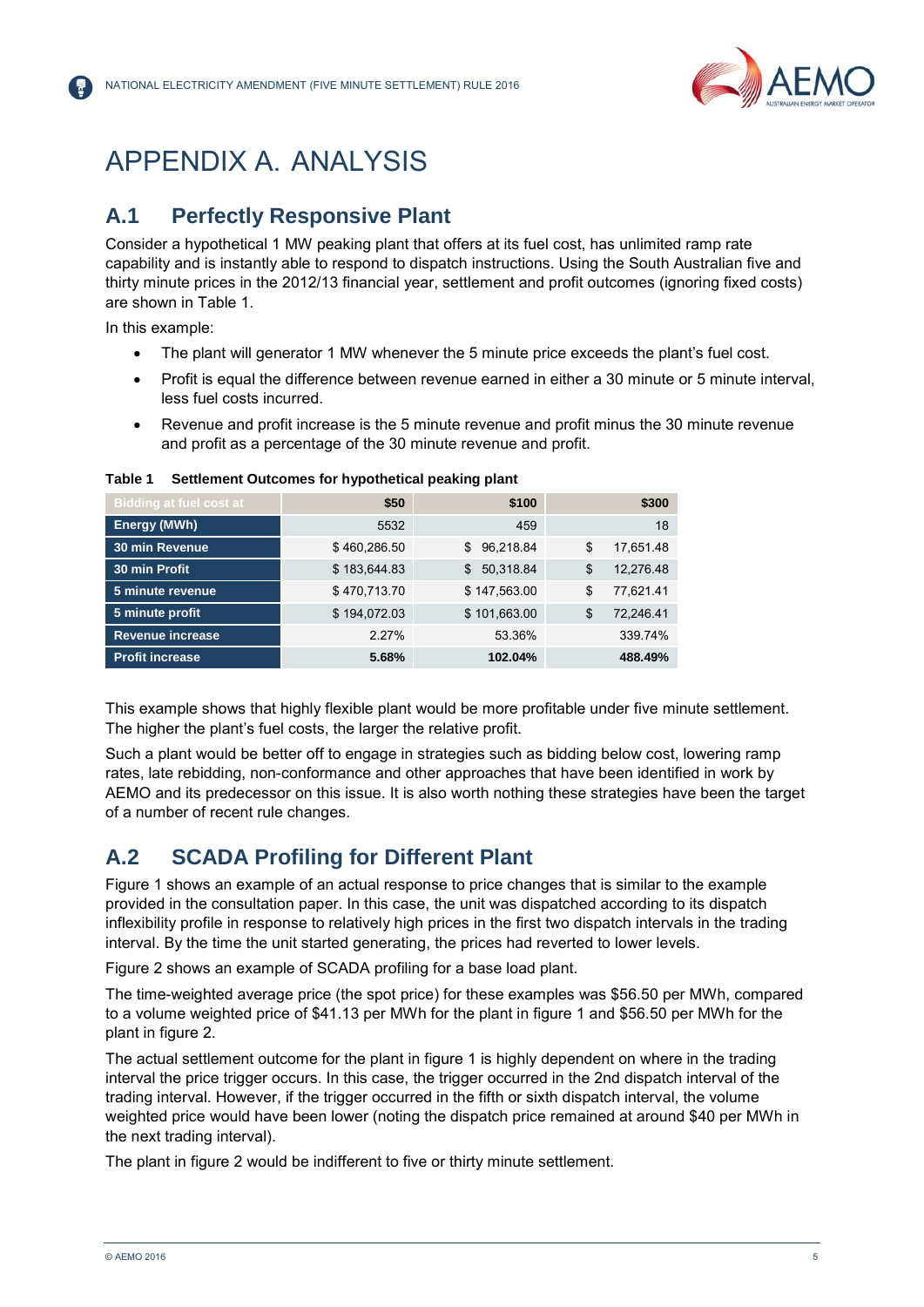



**Figure 1 SCADA Measurements to Determine Settlement Energy, Fast Start Plant**